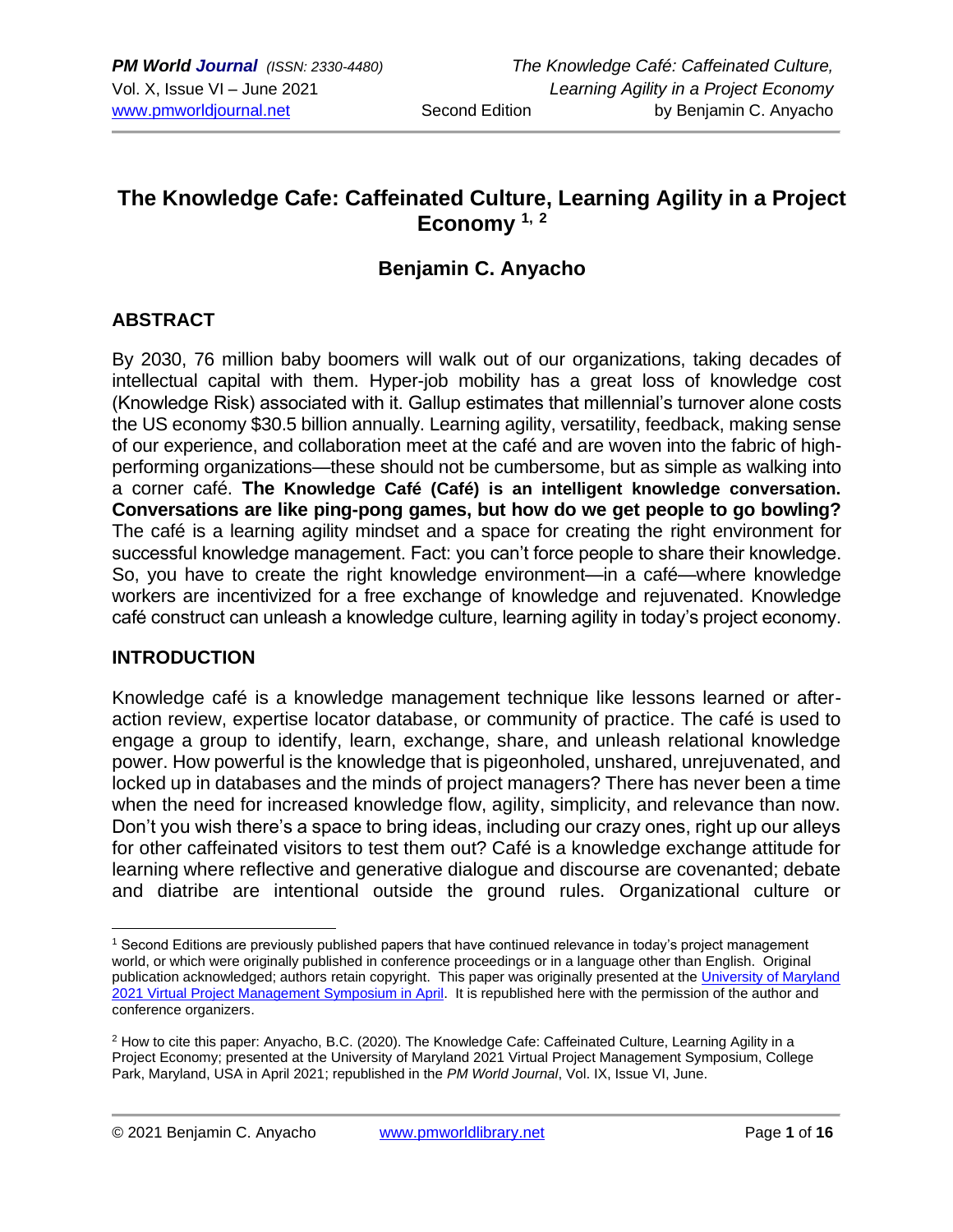environment eats any innovation, strategy, or dream like a hamburger. **Knowledge Café is learning, exchange mindset, and space that creates the right knowledge transfer environment in a project economy**. My goal for the café is to stimulate the appetite and curiosity for knowledge culture in all types of organizations. Some of the extracts are from my book, The Knowledge Café: Creating an Environment for Successful Knowledge Management (Anyacho, 2021).

## **SO, WHAT THE [HECK] IS A KNOWLEDGE CAFÉ?**

A Knowledge Café is a mindset and an environment for engaging, discussing, and exchanging knowledge within a group, whether face-to-face or virtual. It's a knowledge experimentation town square where it's easier to share and reuse knowledge. Café is the environment that supports knowledge circulation and increases its velocity—"breeding" grounds for innovation. You may have practiced the café or some of its elements if you have engaged in the digital discussion board, enterprise knowledge wiki library, brownbag lunch meetings, unstructured serendipitous exchanges, and water cooler conversations. A debate has its place but is not sustainable. Today's toxic and hostile culture that prefers debate to dialogue calls us for dialogue—in a café. No amount of knowledge will equate to understanding. Café enables understanding. Everyone has a voice at the café.

The ca*fé space and mindset integrate face-to-face or virtual audio meetings with screensharing, whiteboarding/brainstorming, group chat for teams/projects, platforms for file sharing, social networking, collaborations, testing crazy ideas, idea generation, agile learning, honest questions, and answers (Anyacho, 2021, p2).*

In the café orbit, we are

- Making sense of our world and what we know
- Making meaning of what we know or what we think we know
- Building relationships and understanding
- Creating new knowledge
- Building coherence, maybe even consensus
- Improving dialogue
- Surfacing problems and opportunities
- Breaking down silos
- Engaging in personal development
- Innovating
- Sense-making, which is its primary purpose or benefit (Anyacho, 2021, p10).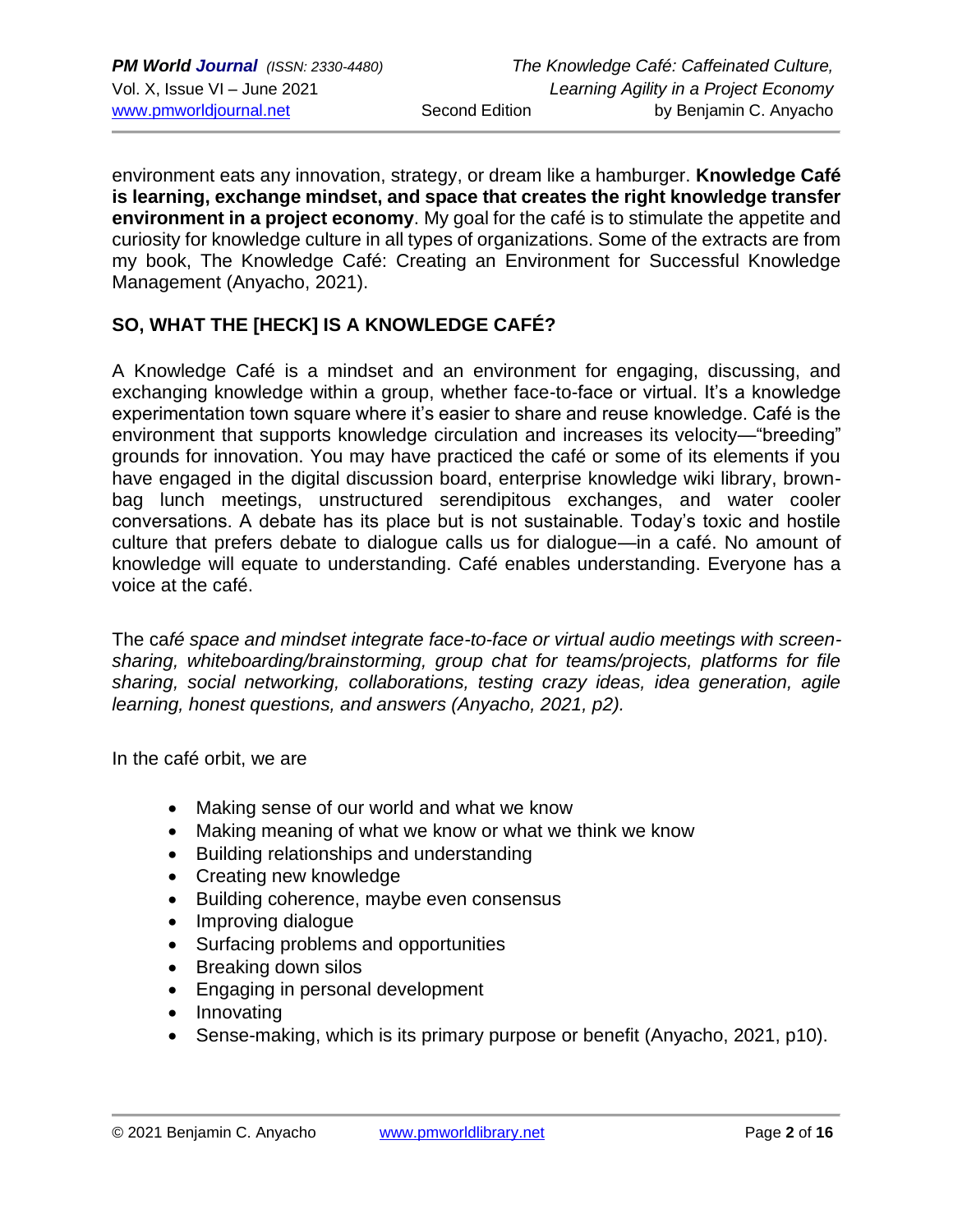David Gurteen has been a forerunner of the Knowledge Café through his online blook, Conversational Leadership. If you want to know what already exists in terms of knowledge, walk around the café and check out the floorplan before sitting down. Take a break from the business of the day—work along with some other creative minds in a café. According to May Wong (2014), walking can boost creative output by 60 percent. Enter the space where what the organization knows and what it should know intersects. As you determine the best spot to sit, let's clarify the meaning of the term knowledge.

Describing my book, The Knowledge Café: Creating an Environment for Successful Knowledge Management, Denise A. D. Bedford, professor at Georgetown University, said, "Indeed, all curious knowledge workers need space and a mindset to bring our crazy ideas for others to test them out and deepen knowledge and understanding—The Café. Knowledge cafes are essential tools in any era, particularly in social distancing, where interactions and exchanges have become more intentional and deliberate. Everyone needs a knowledge café in their world today!" (Anyacho, 2021).

**Why do we need to café project knowledge?** Hard or costly-to-copy intellectual capitals of the firm are sources of business returns and the means to achieve superior performance and competitive advantage (Barney, 1991; Rumelt, 1987; Conner, 1991, Prahalad and Hamel, 1990). Several thinkers agree that KM will symbolize the most considerable competitive advantage for organizations in the new millennium (Drucker,1993; Quinn,1992; Stewart,1997; Toffler,1990). I believe the knowledge transfer should be agile, simple, adaptive, iterative, and not cumbersome.

It should be as easy a walking into a street café to share your crazy ideas with like-minded colleagues. Consider these facts:

- Knowledge culture creates a KM environment: you must be intentional, plan, and execute well, and make the process an organizational strategy
- For the first time in our lifetime, five generations interface in the project management space!
- Millennials will job-hop up to 20 times in their career[—Education Advisory Board](https://www.eab.com/research-and-insights/continuing-and-online-education-forum/studies/2015/designing-programs-for-the-millennial-workforce)
- Organizations that are most effective at knowledge management improve project outcomes by nearly 35%--PMI 2015 Pulse of the Profession
- Employees get 50—75 percent of their relevant information directly from other people—*Gartner Group/CIBC World Markets.*

Developing training doesn't guarantee a learning culture; a knowledge culture and café mindset do.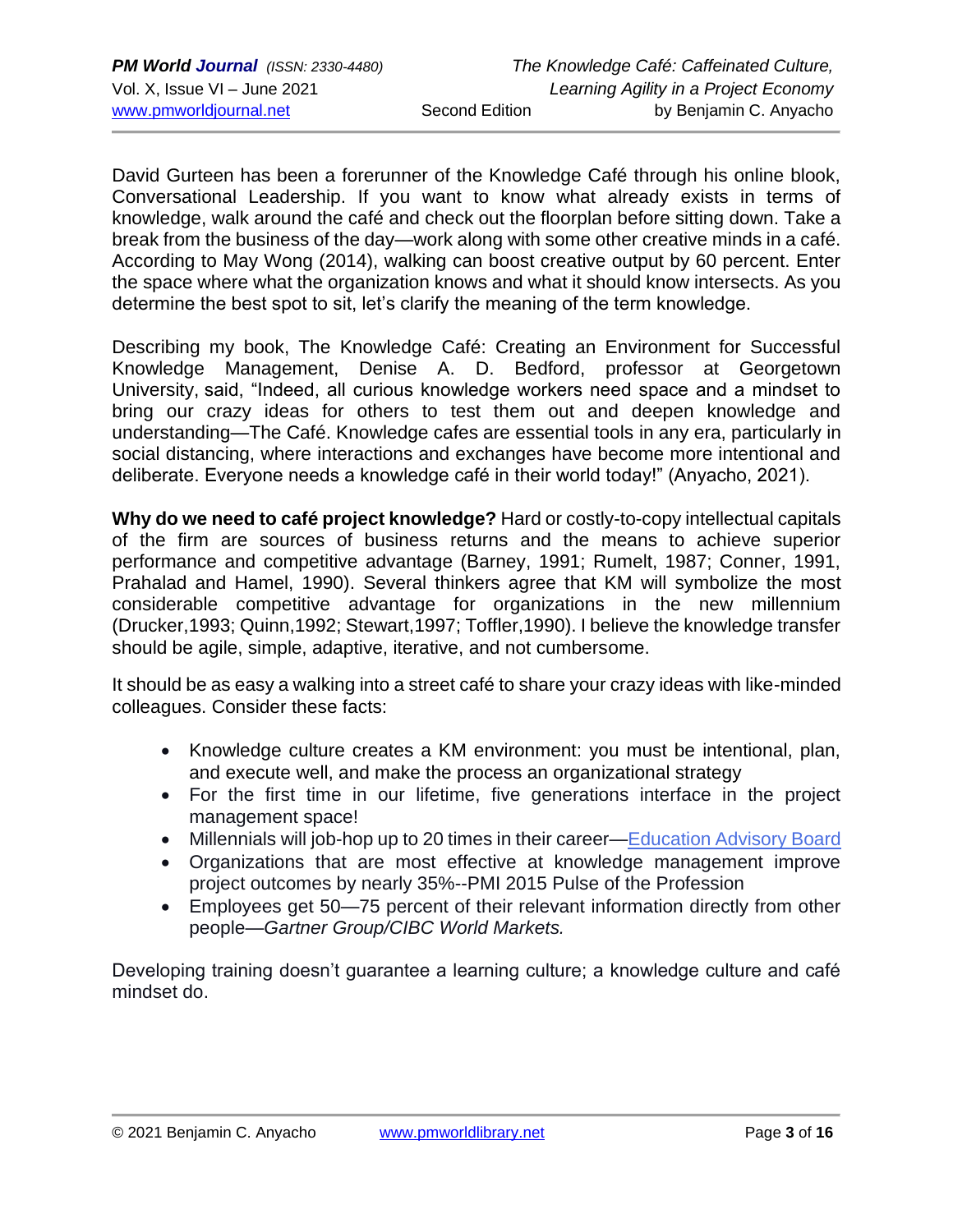#### **WHAT IS KNOWLEDGE MANAGEMENT?**

KM is a systematic approach for identifying, understanding, and using knowledge to achieve organizational objectives and innovations. I have seen dozens of KM definitions; however, there's no single or agreed-upon definition of KM across the business, epistemology, social sciences, and psychology. In fact, author and professor John P. Girard gathered a collection of more than 100 KM definitions (Girard & Girard, 2015). If a concept like KM has so many definitions, it presupposes that it doesn't have a definition at all.

The Project Management Body of Knowledge (PMBOK) defines knowledge management: "It's all about making sure the skills, experiences, and expertise of the project team and other stakeholders are used before, during, and after the project" (*PMBOK® Guide*, sixth edition, 2017, p. 100).

*The means by which an organization builds, sustains and leverages the know-how and experience of its employees and partners to deliver its projects and services and to manage the systems for which they are responsible. National Cooperative Highway Research Program (NCHRP, 2014)*

#### **KNOWLEDGE CULTURE: CITY IMPACT ROUNDTABLE CONFERENCE**

#### *People choose not to change their behavior because the culture and the imperatives of the organization make it too difficult to act upon the knowledge. [Michael Schrage](http://executive.mit.edu/faculty/profile/77-michael-schrage)*

Etiologically, the word "culture" derives its meaning from a French term, which originally derives its meaning from another Latin word, "colere," which means to tend to the earth and grow, or cultivation and nurture (Zimmermann, 2017). A culture is a way of life of a group of people—the behaviors, beliefs, values, and symbols that they accept, generally without thinking about them, and that are passed along by communication and imitation from one generation to the next. Culture can be a way of life or the midst of life. Structural capital is all about the knowledge within a group, community, or organization. Understand your group, city, or organization's prevailing culture if you want to create a KM environment.

I began to connect with nonprofit organizations in Austin, Texas, in 2002. Some of the nonprofits and compassion organizations in my network were feeding the homeless and taking care of the needy and helpless by responding to the physical, emotional, and spiritual needs of those at the edge of society. Cities, communities, and nations, just like organizations, can have a lot going for them but lack a culture where knowledge, not just information and data, freely flows. In many cities, you have villages of silos. People cannot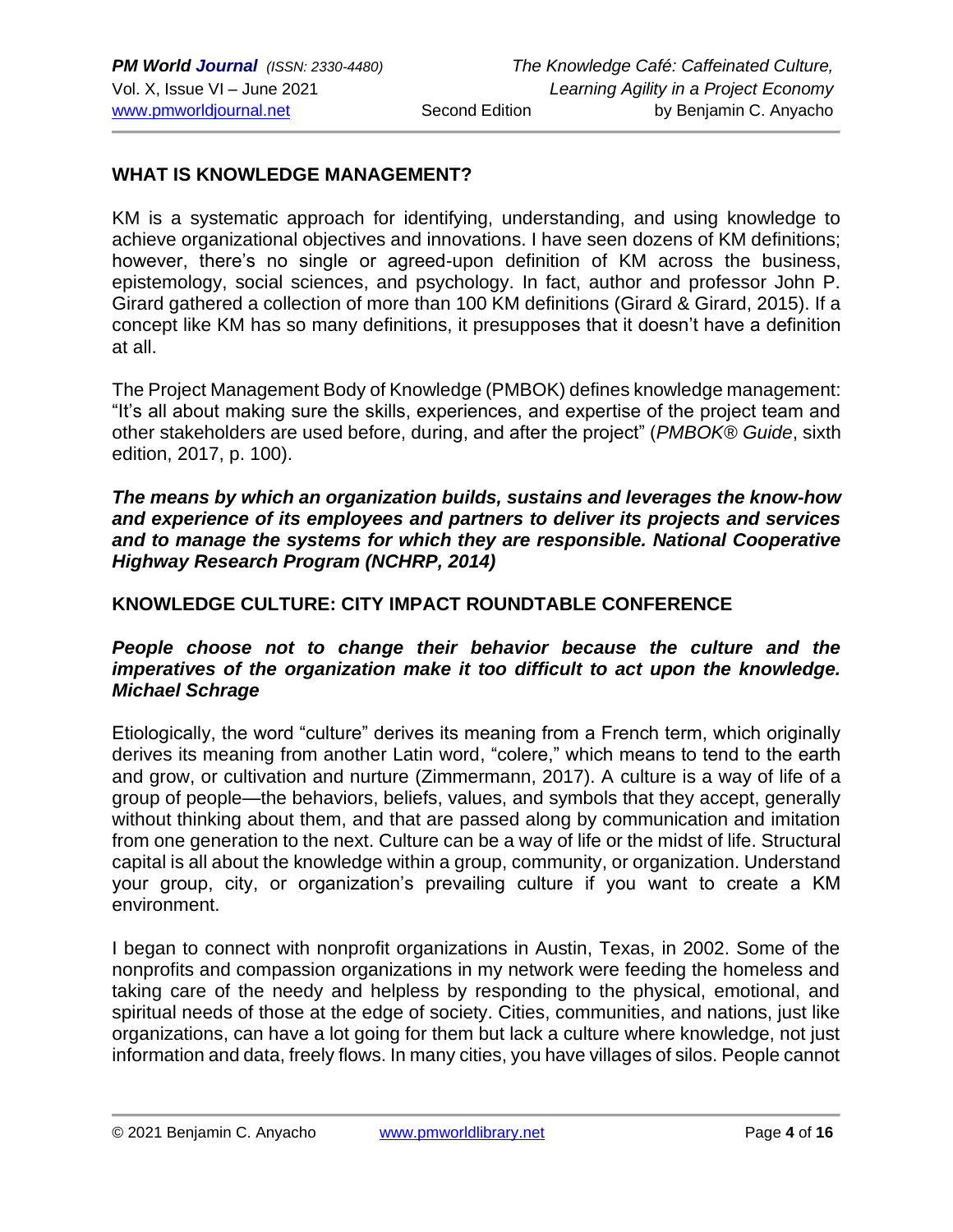work together for a common cause because there's no knowledge-sharing space. What if there were a space for those who knew a lot and those seeking to know, those who have ideas, and those looking for ideas to advance our communities to converge?

"Let me tell you a story about homeless boys at the café. One day I met Larry Ball. This man had about eight young men in his van. Larry told me that he picks up homeless kids from the street, gives them a home, rehabilitates and trains them, and sends them back as meaningful members of society. Some of them don't even know their parents. He takes them to his house. His organization provides these young men with a home, care, and emotional and spiritual support to get them back on their feet. They are mentored, educated, and then seek jobs. They begin to earn a living and finally become independent. He replaces them with other homeless kids. I asked him, "What is your success rate?" His response was an outstanding 98 percent!

I asked Larry how he gets support in doing this full-time. His answer: "I receive little or no support. I've never received grants or major donations. I believe that I'm called to do this, and it's producing fantastic results." I met people from several other nonprofits from 2003 to 2008 through the nonprofit I founded, Apostolic Bridge Builders, Inc. I was also connected with several industry leaders and people in government who sincerely appreciate the roles and success of nonprofits like Larry Ball's Hungry for God organization. We thought that we needed to bring these knowledge players into a café meeting. We had several such knowledge exchange/connection meetings. Somewhere, partnering with Mission America, we felt that we need to have an intentional roundtable conference to know what's going on in different communities and how nonprofits, governments, and leaders of industry can come together in a Knowledge Café–style roundtable and share knowledge and build synergy for greater community transformation. We needed to have a café project for city transformation" (Anyacho, 2021, p158). These kinds of café events have given birth to several strategic partnerships, collaborations, and synergy to advance city transformation, resulting in many changed lives.

Whether an organization is expanding or contracting, scaling up or downsizing, business continuity, process improvement, performance, and knowledge innovation are the priorities. Organizations must focus on preserving critical and technical knowledge required to conduct business. When KM is part of the organization's culture, performance improves, the competitive advantage accelerates, and competition becomes *coopetition*. Coopetition is cooperating with your competitors, building synergy so that everyone wins.

**You can't manage knowledge—nobody can. What you can do is manage the environment in which knowledge can be created, discovered, captured, shared, distilled, validated, transferred, adopted, adapted, and applied - Collison & Parcell (2005)**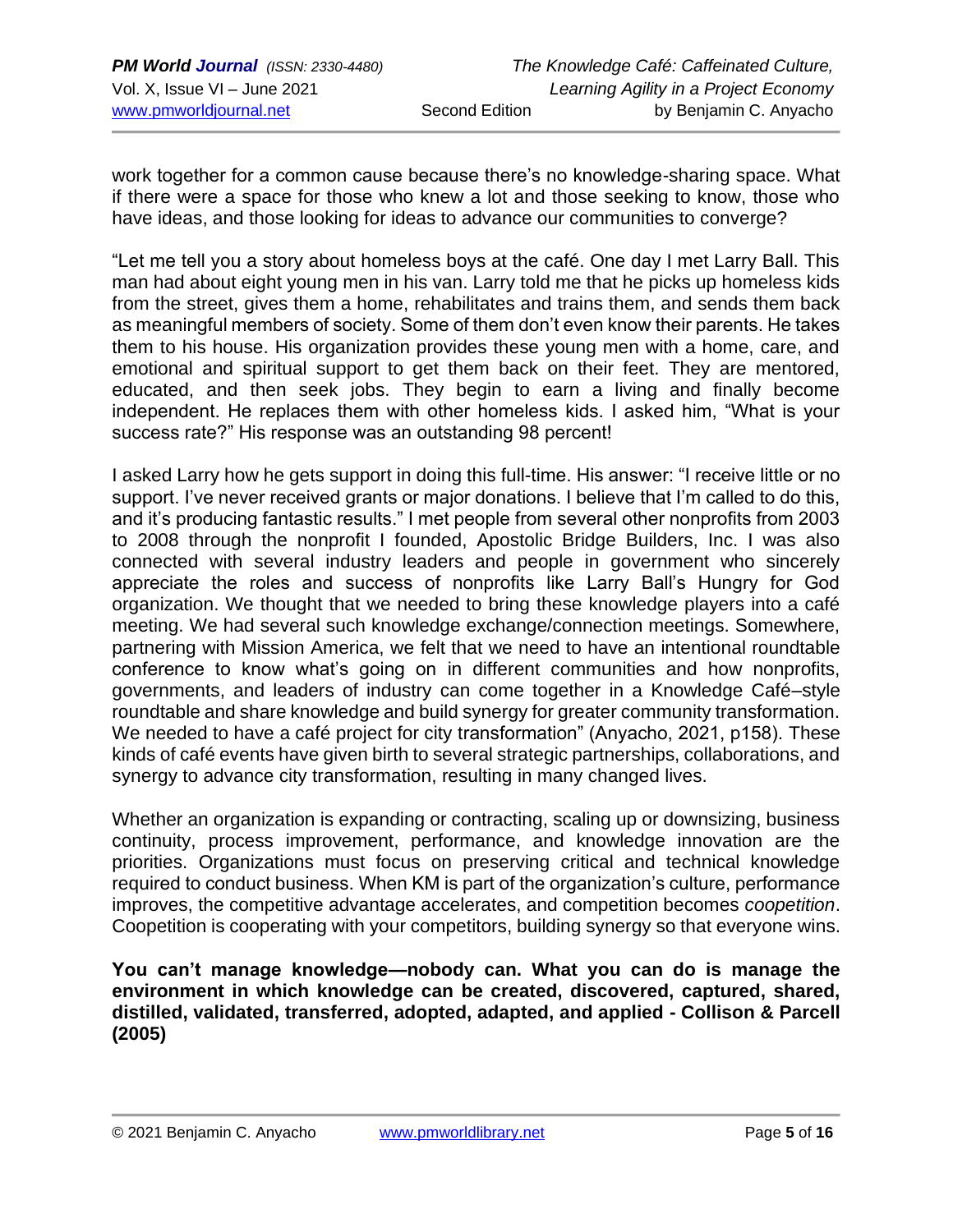While we do not have control over our employees' heads, we control the machines' knowledge and their various formats. Most importantly, we control the knowledge transfer environment, the knowledge culture supported by a clear KM strategy and processes. A robust knowledge ecosystem requires organizational nourishment that fosters a knowledge-savvy workforce.

Here is a gentle caution: Your knowledge is not your job security. Your knowledge is your value - it only grows or generates a return when invested in the work and others and when others invest in you.

### **WHAT IS KNOWLEDGE ECONOMY**

The knowledge economy is not the quality of data or information that matters but conversion and accessibility and converting information to knowledge and contextualizing it for decision-making. In a knowledge society, the creation, dissemination, and utilization of information and knowledge has become the most critical production factor (Encyclopedia.com).

Most innovative economies are both knowledge economies and societies. An example is South Korea. Bloomberg ranked it as the most innovative country in 2019 (Jamrisko et al., 2019). Finland is another example of a knowledge economy. Finland has the widely acclaimed transformative capacity to become a leading knowledge-based economy in the late 20th century. It transformed from an agriculture-based economy in the 1950s into one of the top innovation-driven, knowledge-based economies and high-tech producers in the 21st century. I recommend the Knowledge Economic guidebook, Finland as a Knowledge Economic 2.0: Lessons on Policies and Governance (Unger, 2019). This is also mainly due to Nokia and strong government support of the tech industry.

#### **The Right Condition and Environment That Attract People to the Knowledge Café**

Everyone will come to the café if the following takes place:

- There's a grand rule that guarantees a dialogue, not a debate, and everyone has an equal voice.
- Everyone agrees to the why, what, when, and where of a café.
- There will be conversations, not a lecture.
- They have crazy ideas well up in their alleys they are dying to share.
- It's not a gathering of perfect ideas and too structured.
- Conversation is king.
- There's a space where people and systems talk *to* each other rather than *at* each other.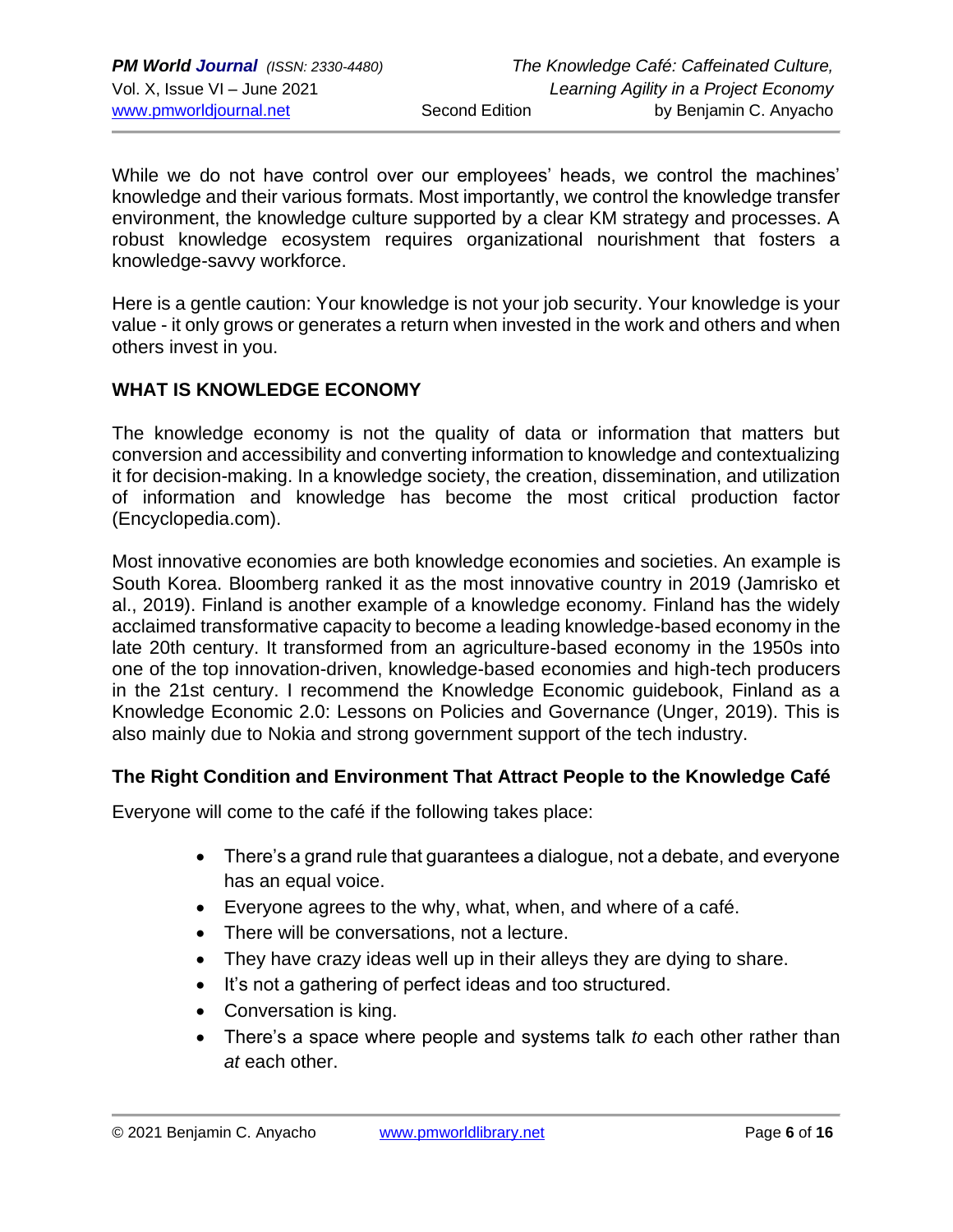- There's a desire for simplicity.
- There's empathy rather than sympathy.
- They can leave sympathy behind and reconnoiter empathy.
- There's a willingness to learn agile.
- You see knowledge as a means of production.
- Hunger to steward and revivify knowledge.
- Third place: Café is that space outside home and office where one can collaborate.
- Fun: There's something that compliments a café experience (Anyacho, 2021, p9).

#### **KNOWLEDGE WORKERS AT THE CAFÉ**

#### *In the digital age, you need to make knowledge workers out of every employee possible - Bill Gates.*

#### *Knowledge workers are neither farmers nor labor nor business; they are employees of organizations - Peter Drucker.*

Knowledge workers are the creators and users of knowledge. Every employee and everyone who uses knowledge to do their work is a knowledge worker. While there are a variety of reasons to converge at a physical café, the purpose is to engage in knowledge exchange. Every knowledge worker depends on the free flow of information to do his or her work. Let's café. It means let's begin the discussion. Let's talk about it. Let's share what we know. Let's brainstorm. Let's get caffeinated. Let's analyze what we have around a saucer. Let's bring all this information into context. Can we bring the human element into it? Can we apply the knowledge we have acquired for decision-making? The minder of the café is synonymous with sharing.

Peter Drucker said that "Organizations need two kinds of people - bureaucrats and lunatics. The challenge is, how do you get them to work together effectively? You need bureaucrats for administration, but you need lunatics for innovation. Innovation never comes from bureaucrats, who often try to change the lunatics or force them out." The Café is lunatics-and-crazy-idea friendly. The Café enables those curious knowledge workers/learners with crazy ideas and knowledge to bring it on for other curious and caffeinated knowledge workers to test them out. It's safe at the café. Non-judgmental.

The greatest revolution in human history happened around saucers - at the café. Café is more unstructured than the traditional restaurant setting. Knowledge exchange freedom. Learning agility, my voice will be heard. The café is a creative tunnel of ideas, like crowdsourcing—the larger the tunnel, the better the ideas at the table. The café construct is not just about the caffeine or lack of it. For sure, the Knowledge Cafe is for curious and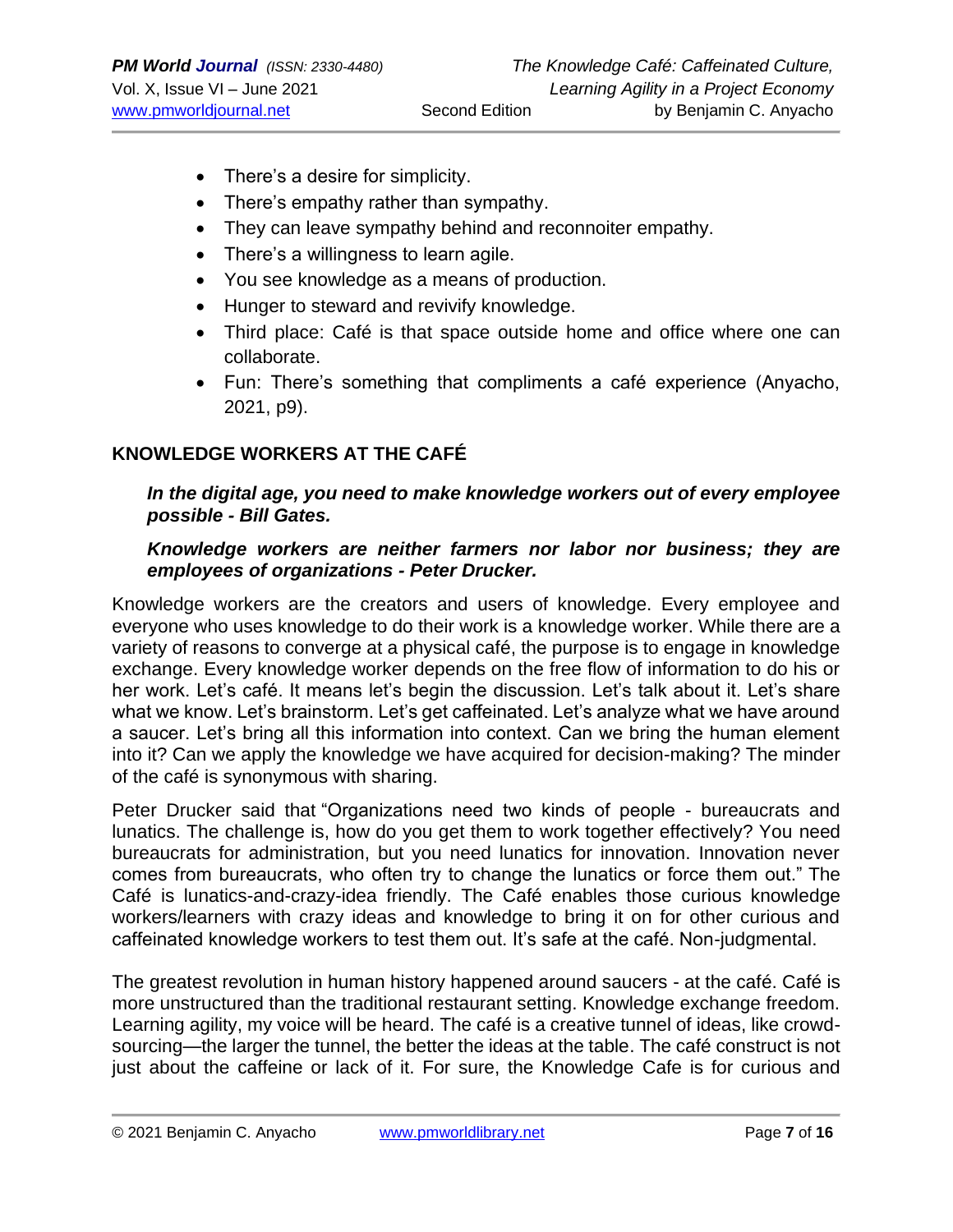caffeinated knowledge workers. However, at the cafe lies learning agility, simplicity, participating in choosing the venue, shared knowledge, listenability, building a relational capital for innovation, sharing mindset, reciprocity of learning, reflection, and knowledge exchange.

Several years ago, I managed a project and needed to organize project assets, processes, and policies; I searched the intranet for lessons learned repositories. I realized that every team had its repository for lessons learned and new knowledge. I then searched our organization's intranet for a project template. Believe it or not, the result was fantastic, probably more than 10,000 results of everything but a project charter!

Sometimes, it's like we are all swimming in a directionless swamp or pond (Anyacho, 2021, p130). This is a perfect definition of what knowledge management should not be to the knowledge worker. **We need an intentional and clear-flowing river that has a direction and clarity of perception, not a pond.** Could it be that we had documented knowledge scattered across many repositories without managing the knowledge within the documents? It was not tagged, curated, filtered, rated, prioritized, synthesized, or combined into new documents such as guidance, best practices, or wiki content.

When I finally created templates for project management, I realized weeks later that other knowledge users in my organization had created similar templates. Knowledge workers work best with a free flow of information. This helped to ignite my passion for a paradigm shift in the way knowledge users use information. There was a need for a café for different repositories, content, organization, curation, and indexing in hindsight. A café relational mindset will make the information available one or two clicks away.

Every stakeholder is a knowledge user. Project managers and, indeed, all knowledge workers are the users of the project information and knowledge. That's why we need to get people thinking in a café way. Dr. Ed Hoffman, a strategic advisor to the Project Management Institute and senior lecturer at the Columbia University School of Professional Studies, has a motto: "People, People, People." People are the most crucial leg of your KM program.

Knowledge sharing is infectious! Knowledge workers are part of the precious assets of the organization. The most critical knowledge assets of an organization are human capital.

#### *More than 80% of a company's information exists on individual hard drives and in personal files - Gartner (n.d.)*

Some employees believe that sharing knowledge is additional work for them. Therefore, they think that it is a waste of time to make information available to other knowledge users or transfer their knowledge to others.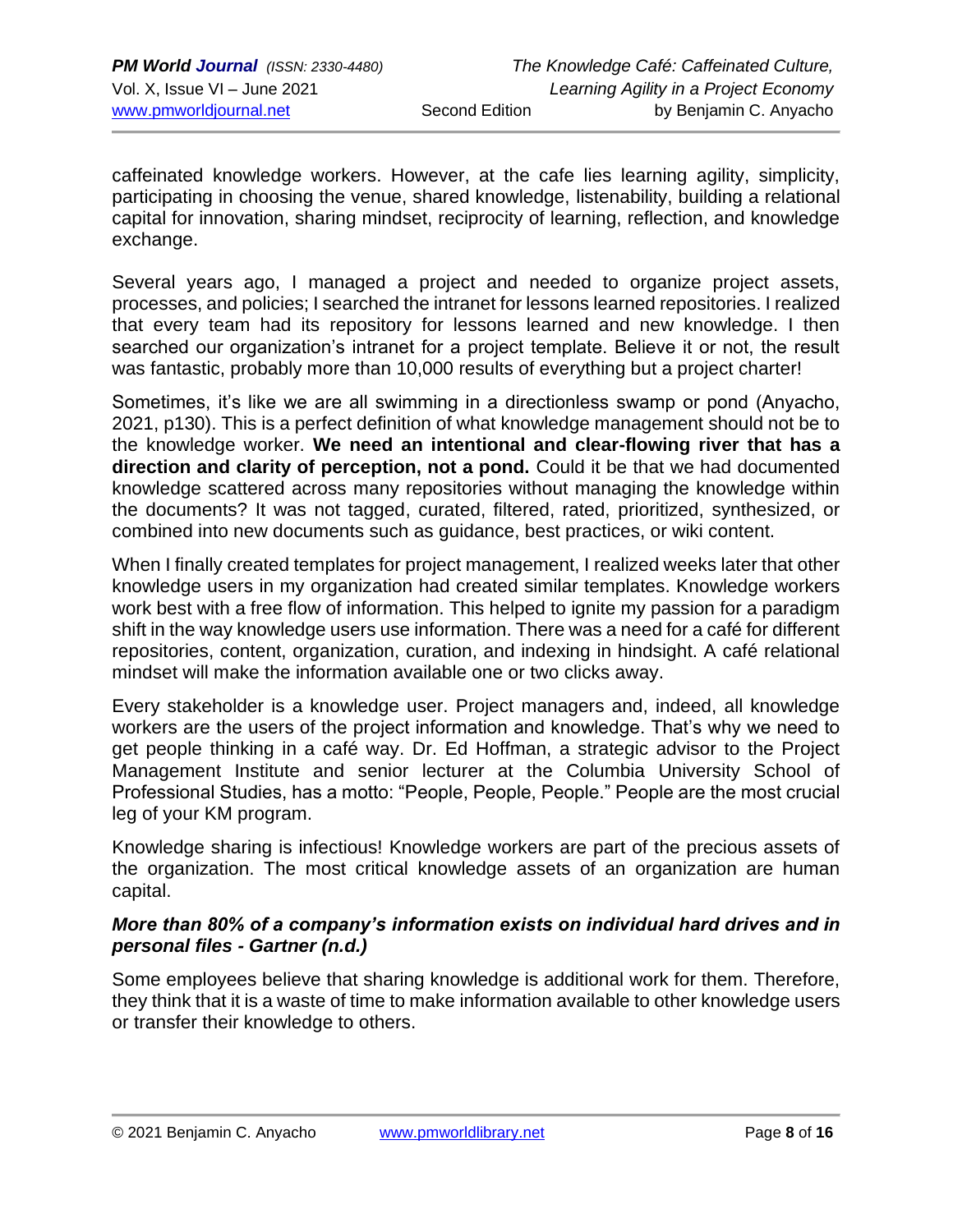During our KM development at the Texas Department of Transportation, we identified 50+ communities of practice, developed a knowledge interview program, and held regular Knowledge Café events that have attracted the participation of 90 percent of knowledge managers from its 59 divisions and districts. The reason for the first knowledge fairs and cafés we had was to bring these CoPs together for knowledge exchange. All knowledge and information shared here are mine and not that of any organization I'm associated with.

#### **What Happens at a Café?**

Knowledge conversations. As said in the preface of my book, The Knowledge Cafe, knowledge creation, and transfer are incomplete without socialization and crosspollination of knowledge from one state to another - when knowledge workers talk to each other and machines talk to each other, and when knowledge constantly changes states (Anyacho, 2021).

Nonaka and Takeuchi introduced the SECI model (Nonaka & Takeuchi 1996), which has become the cornerstone of [knowledge creation](http://www.knowledge-management-tools.net/knowledge-creation.php) and transfer theory, and Nonaka (1994) identified four mechanisms for knowledge creation:

- 1. Socialization: whereby an individual shares tacit (intuitive) knowledge like know-hows, know-whats, and know-whys, - those personal knowledge used by knowledge workers to perform their work often makes sense only in their worlds. Sharing of experiences through observation, imitation, and practice.
- 2. Combination: whereby one piece of explicit knowledge like the knowledge that can be captured in the form of text, tables, diagrams, product specifications is combined with other;
- 3. Externalization: a process whereby tacit knowledge is made explicit; and
- 4. Internalization: a process of experiencing knowledge through an explicit source, where explicit knowledge is converted into tacit.

We want to make sense or meaning of our world, what we know, right? We want that "aha!" moment that doesn't happen in instructions or one-dimensional settings. "Aha!" moments occur in dialogue, conversation, and a peer-learning knowledge exchange environment. The café is the space for this" (Anyacho, 2021, p8).

**We ask lots of questions at the café.** Richard Thalheimer, the founder of Sharper Image, once asserted, "It is better to look uninformed than to be uninformed. Curb your ego & keep asking questions" (Close & Close, 2018).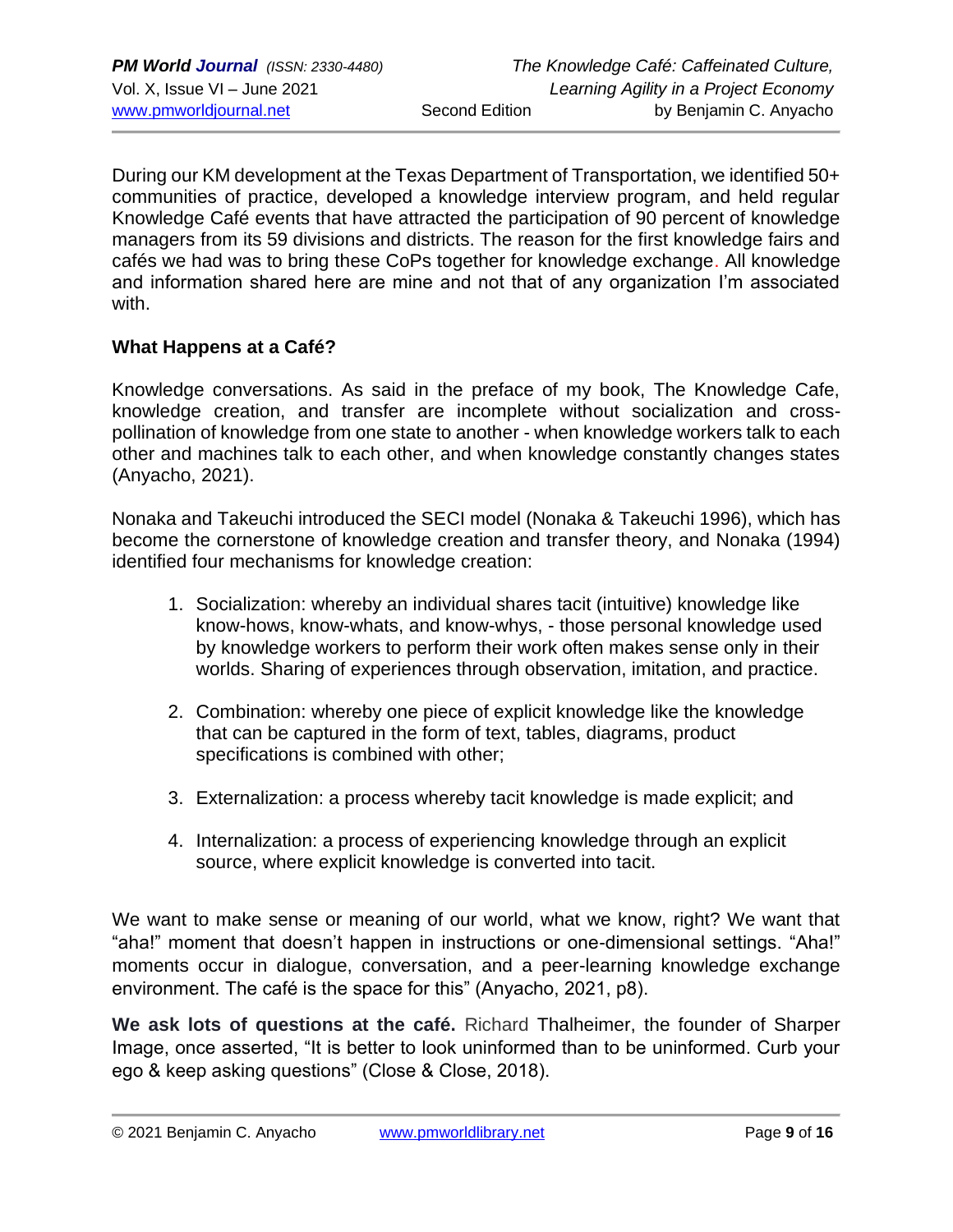#### **Ground Rules at the café**

"Café ground rules are among the differentiating factors between knowledge café and other forms of knowledge exchange engagement. They provide clarity and rules of engagement. It sets the expectation of the conversation, so there are no surprises. If you don't have ground rules, everyone creates theirs because nature abhors a vacuum. Would you want to play a game where there are no rules, or you make the rules as you go?" (Anyacho, 2021, p19). I hope not. That will suffice for a debate, not a dialogue. There will be fears, insecurities, and people who don't like to be vulnerable unless they agree to protect everyone.

#### **Critical Elements of a Café**

- Driven by a **powerful question dialogue, not a debate**
- Preserves **conversational** flow
- **Everyone has an equal voice**
- **Eliminates fear** of judgment or rejection
- **No preconceived outcomes**
- Does **no**t allow **coercion**
- Deliverable is the **new learning**
- We are all in the learning process.

## **GURTEEN'S CAFÉ GUIDE**

The café usually runs for 1½–2 hours depending on how much time is available, but never less than one hour. The only hard and fast rule is that most of the time is spent in conversation - it is not about one person presenting to the group. The value of the café is in the conversation itself and the learning that each individual takes away. Here is a typical Gurteen café session format.

- 1. The facilitator or host may give a presentation on what Knowledge Cafés are about and the role of conversation in business life (about 5 minutes)
- 2. One hour with a few conversational exercises, unless participants are already familiar with the concept of the café
- 3. The facilitator welcomes people to the café (about 5 minutes)
- 4. The facilitator spends 10–15 minutes outlining the subject or theme of the café and poses a single open-ended question. For example, if the theme is knowledge sharing, then the question for the group might be, "What are the barriers to knowledge sharing in an organization, and how do you overcome them?"
- 5. The group breaks into small groups of 3 or 4 (no more than 5) and discusses the questions for about 45 minutes, then comes back together as a whole group for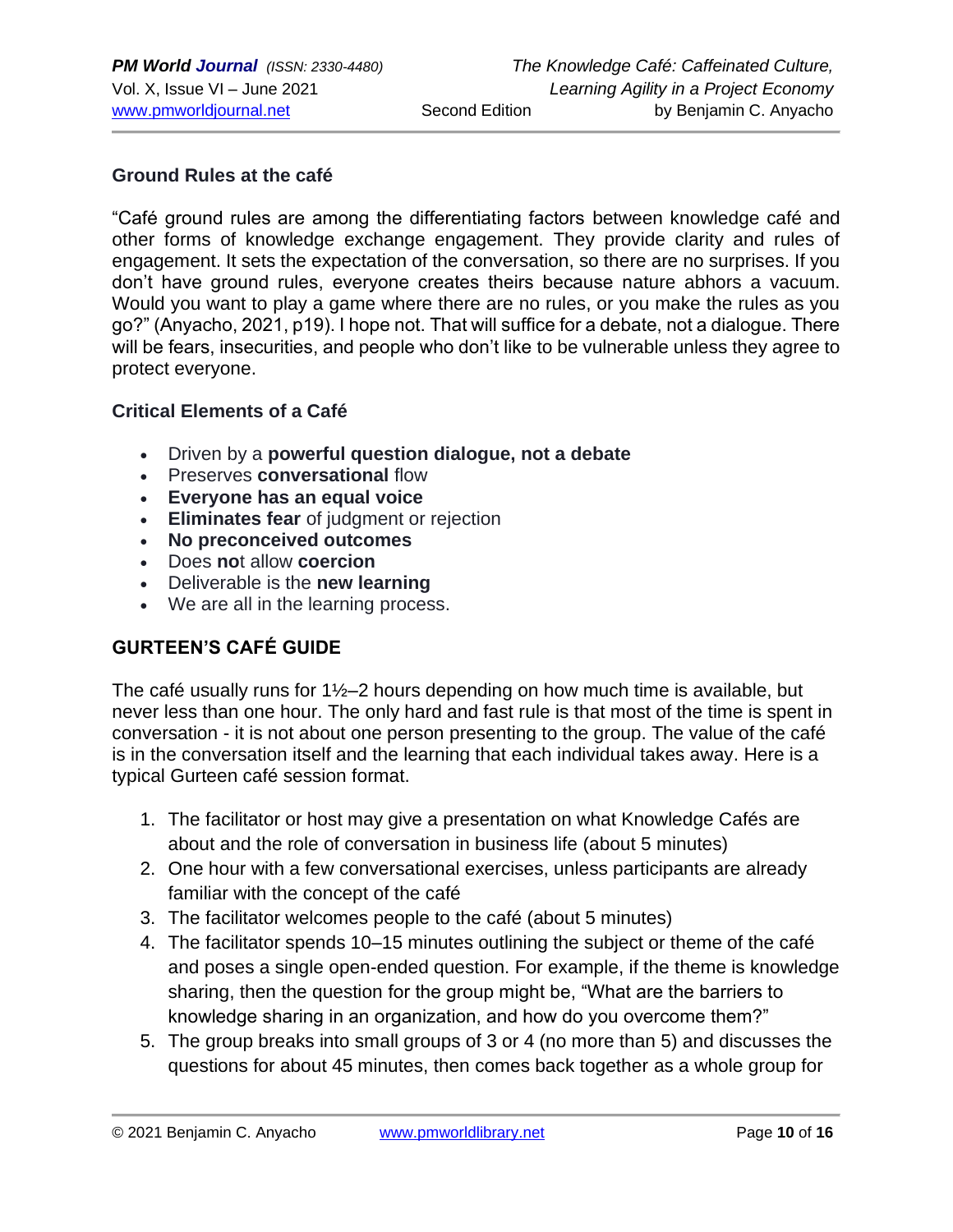the final 45 minutes, when the individual groups share their thoughts. If the café is a one-question café, it's appropriate for small table discussants to rotate from their tables every 15 minutes.

- 6. Optionally, in the small group sessions, people change tables every 15 minutes to broaden the number of people they get to interact with and thus the differing perspectives of the group
- 7. Usually, no attempt is made to capture the conversation, as doing so tends to destroy the conversation. In some circumstances, it makes sense to capture things from the café depending on its purpose. There are ways of doing this that minimally interfere with the dynamics of the conversation.

## **ANYACHO'S ENHANCED PROCEDURE FOR A KNOWLEDGE CAFÉ EVENT**

To enhance the café as described by Gurteen, I recommend these procedures. You need to plan and have an objective and expectation that will be measured against the outcome of a café or fair event. At the café, everyone's voice counts, fear is eliminated, and the environment preserves the conversational flow.

- 1. Walking into the café is like walking into any networking event. You get to know other knowledge-curious animals. Warning: Most people are not conversational whizzes. You have to make them talk.
- 2. Café can be face-to-face or virtual. Virtual café is a challenge since you have to log into different sessions and come back for plenary sessions.
- 3. Have a communication and training strategy; identify champions, experts, super users, or early adopters in the business who face similar knowledge and information challenges.
- 4. Choose a timekeeper and notetaker.
- 5. Choose your table. The café is better at tables. Allowing about 4–6 people at a table gives everyone at a table an opportunity to contribute. Everyone at the café should be able to share their knowledge. It helps to announce that people should choose a table after the first set of networking. I like to give attendees the first 15 minutes for networking or use icebreakers. I encourage attendees from the same office to sit at different tables.
- 6. Participants can choose to sit, stand, or even sit on the floor. This is okay if everyone is comfortable and especially if this is an unstructured café.
- 7. Break the café into sessions or parts. When I have a 2-hour café, I break it down to three 45-minute sections or parts, according to the expectations or objectives of the café. I have held successful 4-hour café events. More than 93% of attendees wanted another café.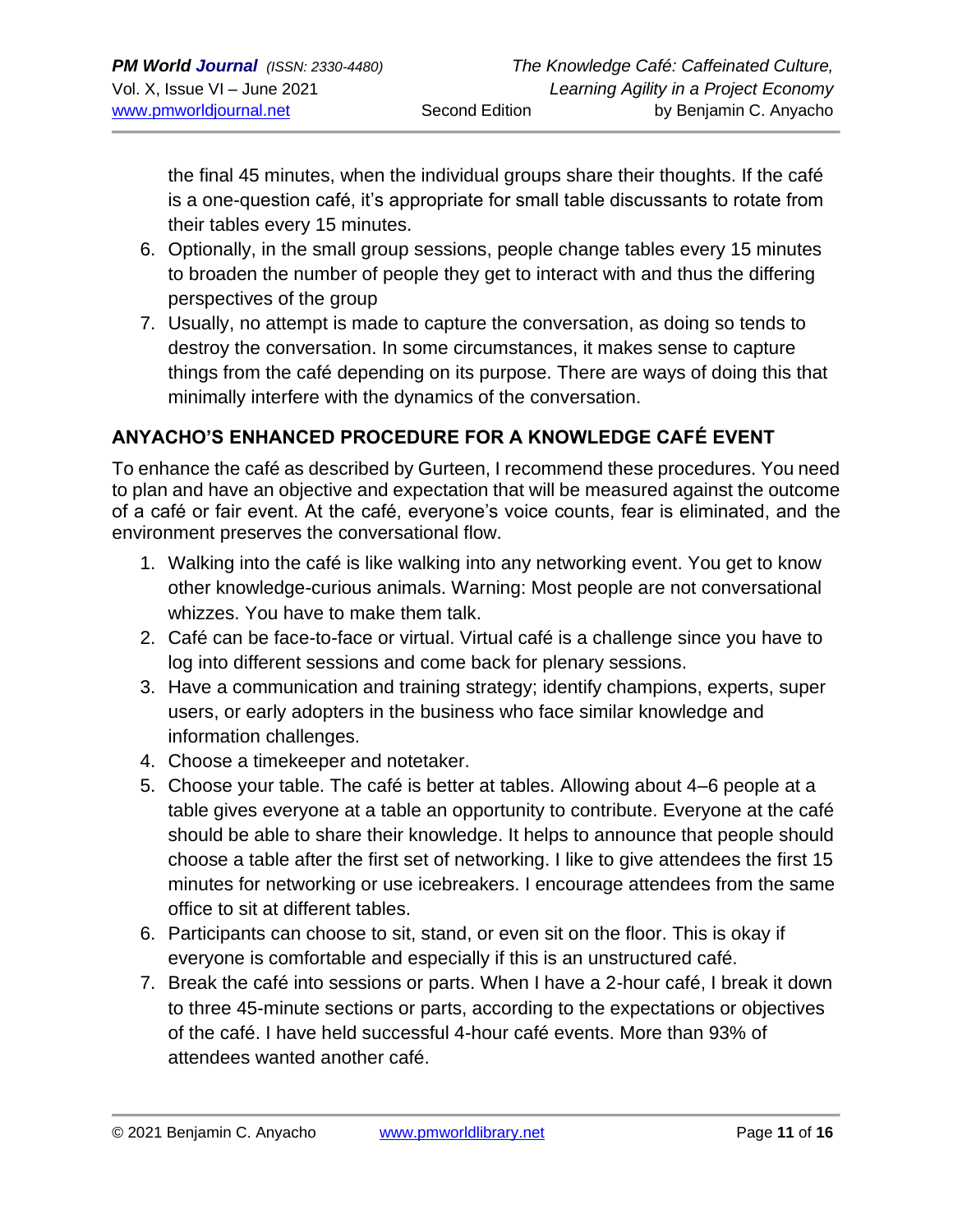- 8. Café discussions are mostly held at the small table meeting, even though there are opportunities for general discussions after short table café exchanges. I've had several virtual cafes as a result of COVID-19. I used the chat section and breakout rooms to encourage responses and made sure that everyone contributed to a café.
- 9. Collect notes and summaries from the tables: There is a designated notetaker for each table. Summaries of the discussions from the tables are collected at the end of each question discussed for everyone to be enriched from all small-group discussions.
- 10.Share best practice in terms of how to communicate with employees and reinforce the knowledge-sharing behaviors.
- 11.Compile knowledge-exchange notes, and new knowledge that emerges from fair and café are distributed through push and pull communication methods. These notes and summaries from the table are useful for the entire knowledge community, especially those who couldn't participate. I usually send out these notes to the whole of the knowledge community and post them on the Knowledge Café site (Wiki site) for the community.

Knowledge café will stir your curiosity for knowledge stewardship. Knowledge Café is my preferred technique or methodology to start the KM process—to bring people who know something and those who desire to know more to collaborate and broker intelligent ideas and share knowledge.

As a project manager, I always distribute a meeting agenda, including a column for action items. In the knowledge café, there is so much feedback, learning, sharing, and reinvigoration that takes place. In today's world of breathtaking changes, where we drink from a fire hose of information, constant and quick learning of new things, openness to new ideas, and adaptation are the sine qua non and necessary skills. Manage your knowledge or become irrelevant! Knowledge Café is the most logical mindset and space to begin KM exploration to increase knowledge interaction, metamorphosis, agility, exchange, velocity, findability, shareability, and usability. (Anyacho, 2021, p253). Welcome to the café!

## **REFERENCES**

- *A guide to the project management body of knowledge (PMBOK® Guide*). 6th ed. Project Management Institute, Inc.
- Anyacho, B. (2021). The Knowledge Café: Creating an Environment for a Successful Knowledge Management. Berrett-Koehler Publishers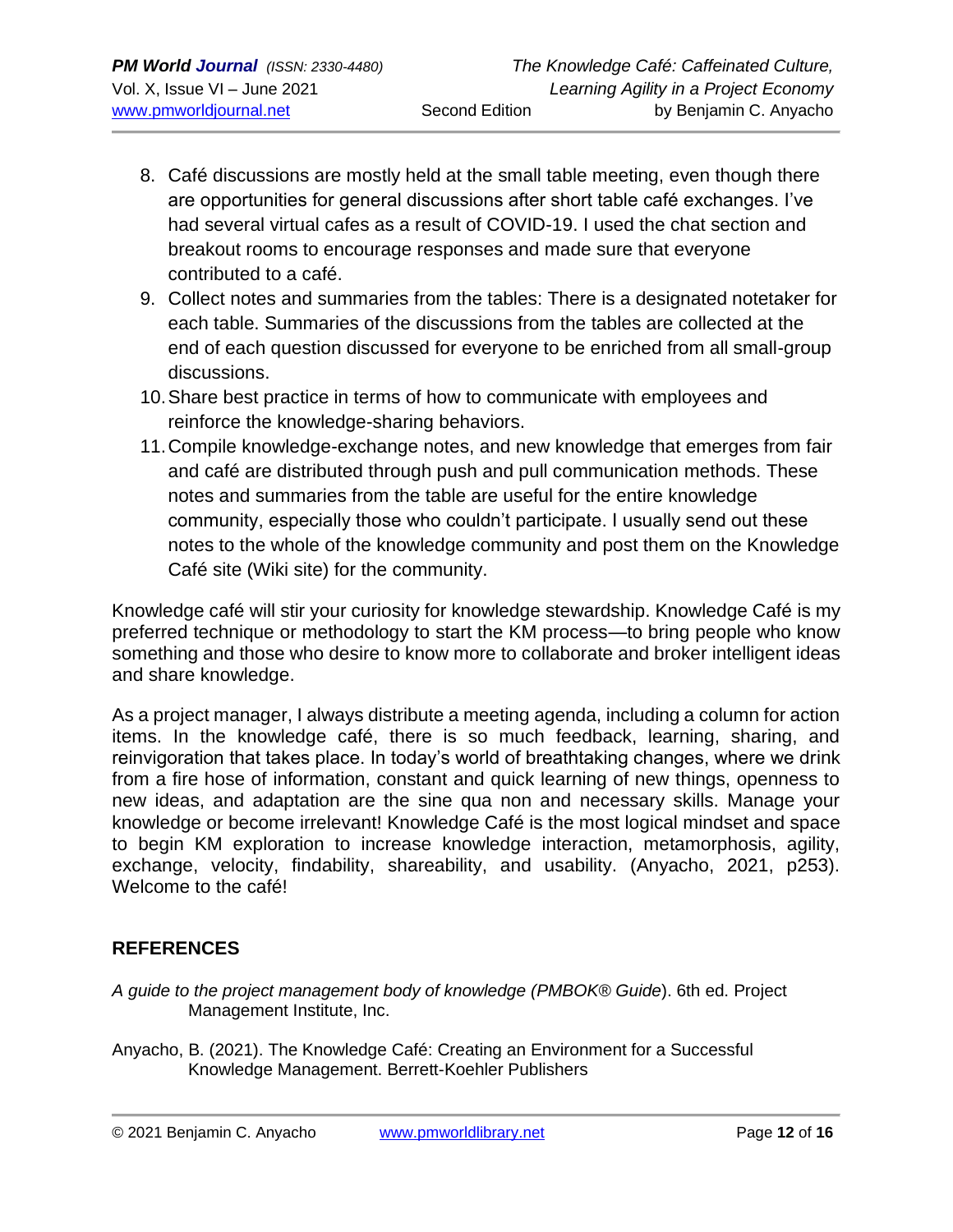- Barney, J. B. (1991) 'Firm Resources and Sustained Competitive Advantage', Journal of Management, Vol. 17, No. 1, pp. 99-120.
- Close, J., & Close, C. (2018, June 8). The power of questions [blog]. Close Team. Accessed February 8, 2021, from [https://upcloseteam.mykajabi.com/blog/the-power-of](https://upcloseteam.mykajabi.com/blog/the-power-of-questions)[questions](https://upcloseteam.mykajabi.com/blog/the-power-of-questions)
- Collison, C., & Parcell, G. (2005). *Learning to fly: Practical knowledge management from leading and learning organizations* (2nd ed.). Capstone.
- Conner, K. R. (1991) "A Historical Comparison of Resource-Based Theory and Five Schools of Thought within Industrial Organization Economics: Do We Have a New Theory of the Firm?" Journal of Management, Vol. 17, No. 1, pp. 121-154.
- Drucker, P. F. (1993) Post-Capital Society, Harper and Collins, New York.
- Gartner. (n.d.). Gartner glossary. Accessed February 8, 2021, from [https://www.gartner.com/it](https://www.gartner.com/it-glossary/knowledge-users)[glossary/knowledge-users](https://www.gartner.com/it-glossary/knowledge-users)
- Girard, J. P., & Girard, J. L. (2015). Defining knowledge management: Toward an applied compendium. Online Journal of Applied Knowledge Management, 3(1), 1–20
- Gurteen, D. (n.d.). Conversational leadership. Accessed on June 12, 2020 from <https://conversational-leadership.net/punished-by-rewards>
- Gurteen, D. (1999, February). Knowledge Management Magazine, 2(5).Jamrisko, M., Miller, L. J., & Lu, W. (2019, January 22). These are the world's most innovative countries. Bloomberg. [https://www.bloombergquint.com/global-economics/germany-nearly](https://www.bloombergquint.com/global-economics/germany-nearly-catches-korea-as-innovation-champ-u-s-rebounds)[catches-korea-as-innovation-champ-u-s-rebounds](https://www.bloombergquint.com/global-economics/germany-nearly-catches-korea-as-innovation-champ-u-s-rebounds)
- Nonaka, I. (1994). A dynamic theory of organizational knowledge creation. *Organization Science, 5*(1), 14–37. [https://doi.org/10.1287/orsc.5.1.14](https://psycnet.apa.org/doi/10.1287/orsc.5.1.14)
- Nonaka, I., & Takeuchi, H. (1995). The knowledge-creating company. Oxford University Press.
- Nonaka, I., and Takeuchi, H. (1996). The Theory of Organizational Knowledge Creation. International Journal of Technology Management, 11(7/8).
- National Cooperative Highway Research Program (NCHRP). (2014, May). NCHRP Project 20- 68A, Scan 12-04, Scan team report: Advances in transportation agency knowledge management. [http://onlinepubs.trb.org/onlinepubs/nchrp/docs/NCHRP20-68A\\_12-](http://onlinepubs.trb.org/onlinepubs/nchrp/docs/NCHRP20-68A_12-04.pdf) [04.pdf](http://onlinepubs.trb.org/onlinepubs/nchrp/docs/NCHRP20-68A_12-04.pdf)
- Prahalad, C. K., and Hamel, G. (1990) "The Core Competence of the Corporation," Harvard Business Review, Vol. 68, No. 3, pp. 79-91.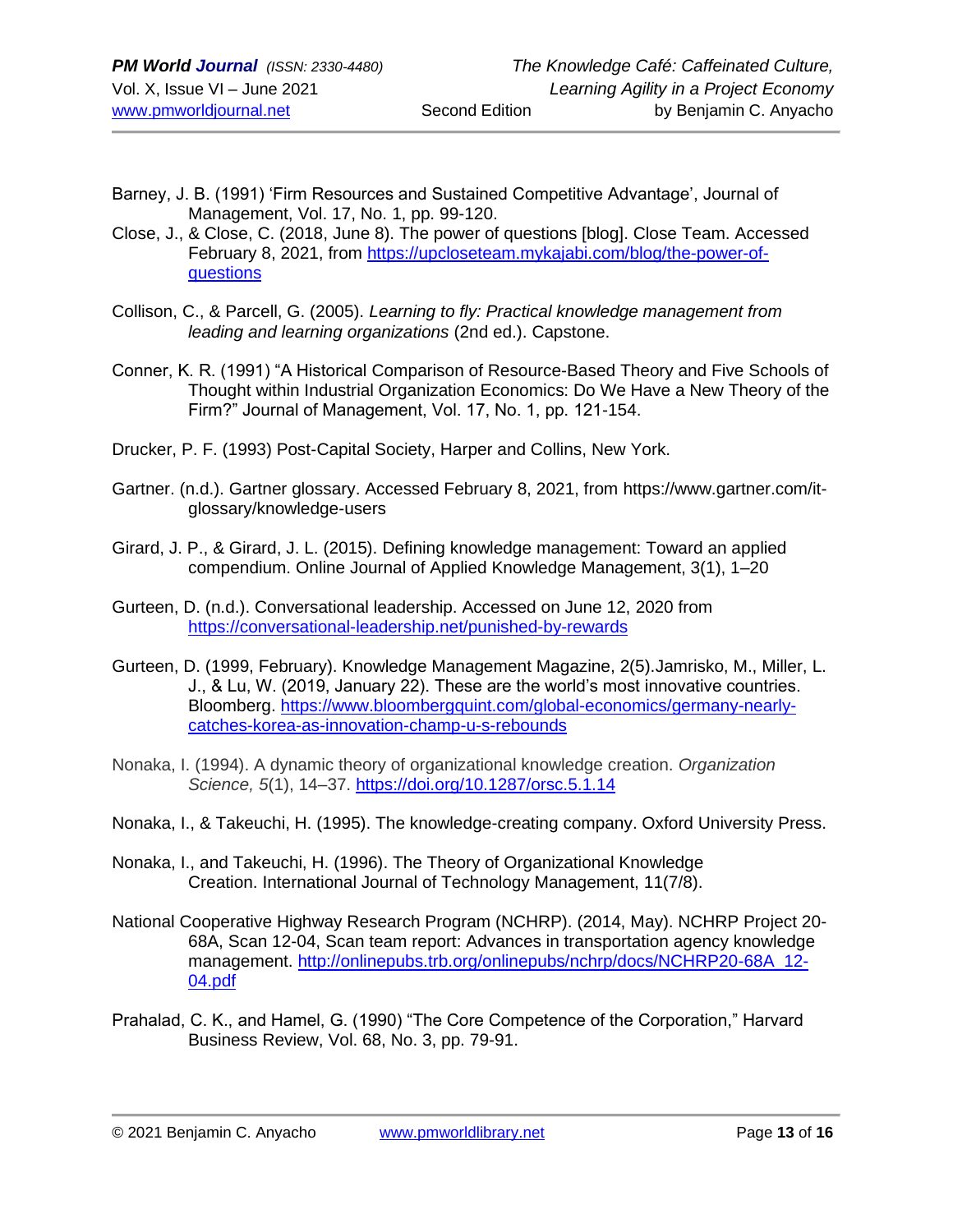- Project Management Institute (PIM). (2015, March). Pulse of the Profession: Capturing the value of project management through knowledge transfer. Larry Prusak. [https://www.pmi.org/-/media/pmi/documents/public/pdf/learning/thought](https://www.pmi.org/-/media/pmi/documents/public/pdf/learning/thought-leadership/pulse/capture-value-knowledge-transfer.pdf?v=bd4b8b5d-59b5-4c10-91c9-790133b7f376)[leadership/pulse/capture-value-knowledge-transfer.pdf?v=bd4b8b5d-59b5-4c10-91c9-](https://www.pmi.org/-/media/pmi/documents/public/pdf/learning/thought-leadership/pulse/capture-value-knowledge-transfer.pdf?v=bd4b8b5d-59b5-4c10-91c9-790133b7f376) [790133b7f376](https://www.pmi.org/-/media/pmi/documents/public/pdf/learning/thought-leadership/pulse/capture-value-knowledge-transfer.pdf?v=bd4b8b5d-59b5-4c10-91c9-790133b7f376)
- Quinn, J. B. (1992) "The Intelligent Enterprise: A New Paradigm", Academy of Management Executive, Vol. 6, No. 4, pp. 48-63.
- Rumelt, R. P. (1987). Theory, Strategy and Entrepreneurship, in the Competitive Challenge, David Teece (ed.), Ballinger Publishing Co., Cambridge, MA, pp. 137-157.
- Toffler, A. (1990) Powershift: Knowledge, Wealth and Violence at the Edge of the 21st Century, Bantam Books, New York
- Stewart, T. A. (1997) Intellectual Capital: The New Wealth of Organizations, Doubleday, New York.
- Unger, R. M. (2019). *The knowledge Economy*. Verso.
- Wong, M. (2014, April 24). *Stanford study finds walking improves creativity*. Stanford News. <https://news.stanford.edu/2014/04/24/walking-vs-sitting-042414/>
- Zimmermann, A. (2017, July 13). What is culture? Live Science[.](https://www.livescience.com/21478-what-is-culture-definition-of-culture.html) <https://www.livescience.com/21478-what-is-culture-definition-of-culture.html>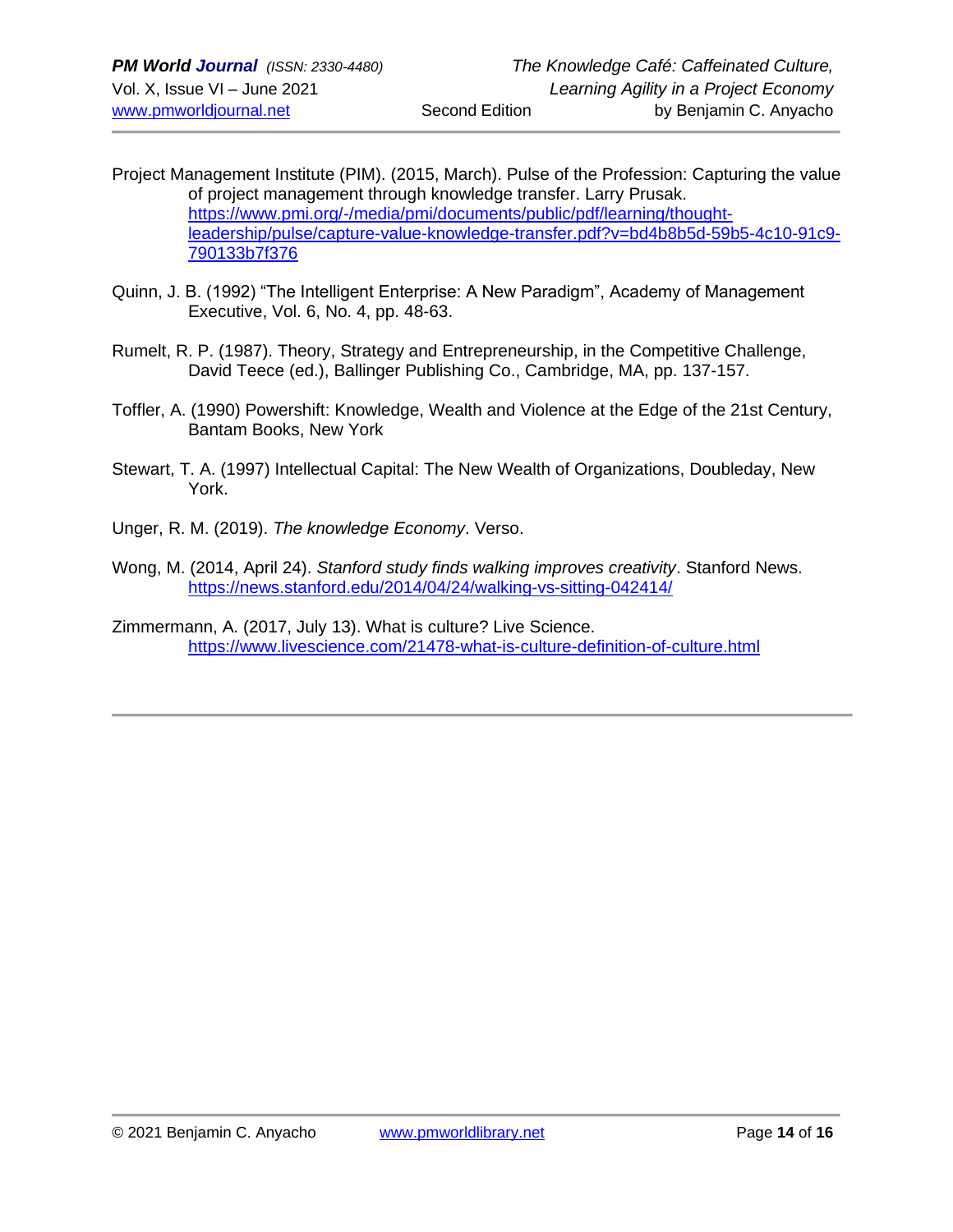## About the Author



# **Benjamin Anyacho**

Austin, Texas, USA

Benjamin Anyacho is passionate, a quintessential project and portfolio manager, knowledge management (KM) cognoscente for 20+ years, with a mission to mentor one million servant-leaders. He is fun and engaging and the author of *The Knowledge Café* knowledge management book for curious managers. Benjamin's works have been recognized locally and globally. He has presented original content (research papers and presentations) at multiple PMI Global conferences and LIM, NASEM-TRB, AASHTO, university commencements, symposia, etc., and a Journal of Knowledge Management reviewer.

He is the Executive Director of Apostolic Bridge Builders, Inc. (ABB), Austin, Texas, since 2002. ABB has successfully rallied hundreds of leaders in government, business, education, media, nonprofit, and faith communities to the table to connect, collaborate, build synergy and partnership for cities/regional transformation.

As a senior project manager at the flagship state agency, Texas Department of Transportation (TxDOT), he drove the development of an OPM program and the institutionalization of PM principles and methodologies. Benjamin mentored 43 PMPs who have mentored hundreds of PMs; 100+ became PMP certified since 2016; received a certificate of achievement for Outstanding Honorable Performance for high standards of excellence in PM by the TxDOT Executive Director, 2016. He is a \$375M Campus Consolidation Project's Change Champion. Benjamin initiated and guides the agency on the Knowledge Management program, designing several techniques and mentoring 50+ Communities of Practice.

A voting member of various committees/panels: National Academy of Science, Engineering, and Medicine-TRB's Information and KM Committee, NCHRP project panels, AASHTO's Committee on KM, etc. He is the TRB/AASHTO Information and Knowledge Management Research Subcommittee chair, 2021.